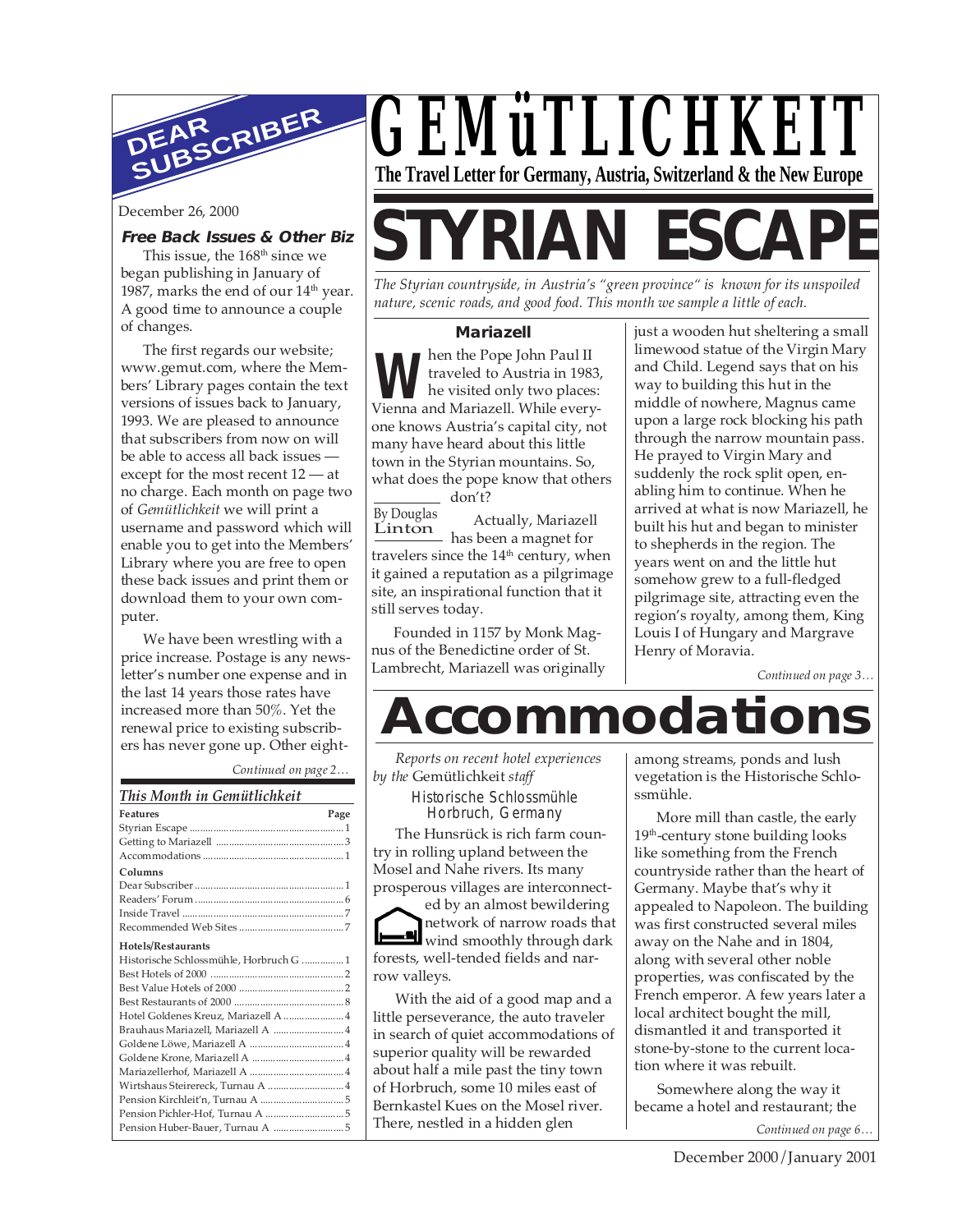#### *DEAR SUBSCRIBER Continued from page 1*

page, monthly travel newsletters have almost doubled in price in that same period of time; *La Belle France* now at \$87 and *Hideaway Reports* at \$99, are examples. The *Italian Traveler* kept its price at \$55 but folded after some 10 years in the business.

But enough of the publisher's whining. We're not going anywhere and we've decided not to increase prices for 2001. What we *are* going to do, however, is go from 12 to 11 issues each year. As a current subscriber this affects you almost not at all. We'll simply extend your subscription enough months to enable you to get every issue you paid for. For example, if your subscription expires with the January, 2002, issue, you'll be extended through February, 2002. The move enables us to reduce costs and thereby not increase the subscription price. Beginning with subscriptions expiring in February 2001 all renewals will be on an 11 issue-per-year basis. If you wish to renew for 12, 24 or 36 months, you can do so until February 1 by calling 800-521-6722.

#### **Free Updates via Email**

Because we only publish monthly, some travel deals come and go before we get a chance to tell you about them. We have therefore started to compile a list of email addresses to which we are sending periodic updates on hotel, auto rental and airfare deals. It's a new

free service. If you want to be on that list, please email us to that effect at bob@gemut.com.

#### **10% Discount on Travel Gear**

The retail luggage and travel store, **Travel Essentials**, offers subscribers a 10% discount on all merchandise. In addition, your purchases are shipped from Oregon where there is no sales tax. Price travel merchandise locally– luggage, guidebooks and travel gear – and then visit www.travelgear.com.

#### **Wrapping up 2000**

In past years the December issue was almost entirely devoted to a year-end review. Many of you felt that was an unnecessary rehash and so last year we cut back on those kinds of stories. This time around we're going to limit our look back on the year to a few of the "bests" from the year 2000.

#### **Best New\* Hotels**

*(\* "New" meaning not previously reviewed by us )*

• **Le Vieux Manoir au Lac**, **\$\$\$\$**, (Jan.), Murten, Switzerland, Rue de Lausanne, CH-3280 Murten, tel. +41/026/678 61 61, fax 678 61 62, email: vieuxmanoir@bluewin.ch, web:www.vieuxmanoir.ch, proprietors: Elisabeth and Erich Thomas

• **Hotel Croix d'Or & Poste**, **\$\$**, (Mar.), Münster, Switzerland, CH-3985 Münster VS, tel. +41/027/974- 1515, fax 9741516, Simon and Ruth Aellig-Bumann

• **Hotel Gut Schmelmerhof**, **\$\$,** (July), Rettenbach, Germany, Rettenbach 24, D-94379 St. Englmar, tel. +49/09965/1890, fax 189140, email hotel@gut-schmelmerhof.de

• **Hotel Beau Rivage**, **\$\$\$**, (Aug.), Neuchâtel, Switzerland, 1 Esplanade du Mont-Blanc, CH-2001 Neuchâtel, tel. +41/032/723 1515 , fax 723 1616, email reception@beau-rivagehotel.ch, web www.beau-rivagehotel.ch.

• **Historische Schlossmühle**, **\$\$**, Horbruch, Germany (see page 1.)

#### **Best Value Hotels**

• **Gasthof Schorn**, **\$**, (Feb.), St. Leonhard, Austria, St. Leonhardstrasse 1, A-5083 St. Leonhard-Grödig, tel. +43/06246/72334, fax 72334-40, proprietor: Familie Ziegler

• **Hotel Alpenblick**, **\$\$**, (Mar.) Ernen, Switzerland, CH-3995 Ernen, tel. 41/027/9711537, fax 9714374, email: alpenblickernen@dplanet.ch, proprietor: Fam. Imboden

*Continued on page 8…*

#### **Notes for Readers**

• Foreign currency prices are converted to U.S. dollars at the exchange rate in effect at the time of publication.

• Hotel prices listed are for one night. Discounts are often available for longer stays.

• All hotel prices include breakfast unless otherwise noted.

• Local European telephone area codes carry the "0" required for in-country dialing. To phone establishments from outside the country, such as from the USA, do not dial the first "0".

> **Members' Library Code\* at www.gemut.com**

User Name: gemut<br>Password: 168 Password<sup>.</sup> (\*effective Jan.1 2001)

|                     | Vol. 14, No. 12 $GEM\ddot{u}TLICHKEIT$                               | <b>HOTEL RESTAURANT RATING KEY</b> |       |                     |
|---------------------|----------------------------------------------------------------------|------------------------------------|-------|---------------------|
| Dec. 2000-Jan. 2001 | The Travel Letter for Germany, Austria, Switzerland & the New Europe | Rating Scale                       | Scale | Restaurant Criteria |
|                     |                                                                      |                                    |       |                     |

| Publishers:<br>Editor:                                                                                                                                                                                                                                                                                                                                                                            | Robert H. & Elizabeth S. Bestor<br>Robert H. Bestor                | Ab<br>A٧             |  |  |  |
|---------------------------------------------------------------------------------------------------------------------------------------------------------------------------------------------------------------------------------------------------------------------------------------------------------------------------------------------------------------------------------------------------|--------------------------------------------------------------------|----------------------|--|--|--|
| Contributors:                                                                                                                                                                                                                                                                                                                                                                                     | C. Fischer, R. Holliday,<br>Nikki Goth Itoi, Doug Linton           | Ad<br>Un             |  |  |  |
| Web Master:<br><b>Consulting Editor:</b><br><b>Subscription Dept:</b>                                                                                                                                                                                                                                                                                                                             | Paul T. Merschdorf<br>Thomas P. Bestor<br>Andy Bestor, K. Steffans | Ho<br>Pe<br>Lo<br>Gu |  |  |  |
| Gemütlichkeit (ISSN 10431756) is published 11 times each year by UpCountry<br>Publishing, 288 Ridge Road, Ashland OR 97520. TOLL FREE: 1-800/521-6722<br>or 541/488-8462, fax: 541/488-8468, e-mail travet@gemut.com. Web site:<br>www.gemut.com. Subscriptions are \$67 per year for 11 issues. While every<br>effort is made to provide correct information in this publication, the publishers |                                                                    |                      |  |  |  |
| can make no quarantees regarding accuracy.                                                                                                                                                                                                                                                                                                                                                        |                                                                    | B)                   |  |  |  |
| <b>POSTMASTER: SEND ADDRESS CHANGES TO:</b><br>Gemütlichkeit, 288 Ridge Road., Ashland OR 97520                                                                                                                                                                                                                                                                                                   |                                                                    |                      |  |  |  |

| <b>Rating Scale</b><br>Excellent<br>Above Average<br>Average<br>Adequate<br>Unacceptable                                  | <b>Scale</b><br>$16 - 20$<br>$12 - 15$<br>8 - 11<br>4 - 7<br>$0 - 3$ | Restaurant Criteria<br>Food<br>Service<br>Atmosphere                                                                    | 65%<br>20%<br>15%                                                          |
|---------------------------------------------------------------------------------------------------------------------------|----------------------------------------------------------------------|-------------------------------------------------------------------------------------------------------------------------|----------------------------------------------------------------------------|
| <b>Hotel Rating Criteria</b><br>People/Service<br>Location/Setting<br>Guestrooms<br>Public rooms<br>Facilities/Restaurant | 30%<br>15%<br>30%<br>5%<br>20%                                       | <b>Value Rating</b><br><b>Outstanding Value</b><br>Very Good Value<br>Average Value<br>Below Average Value<br>A Rip-Off | <b>Scale</b><br>$17 - 20$<br>$12 - 16$<br>$9 - 11$<br>5 -<br>- 8<br>U<br>4 |

#### **Special © Designation**

y virtue of location, decor, charm, warmth of management, or mbination thereof, an especially pleasant establishment.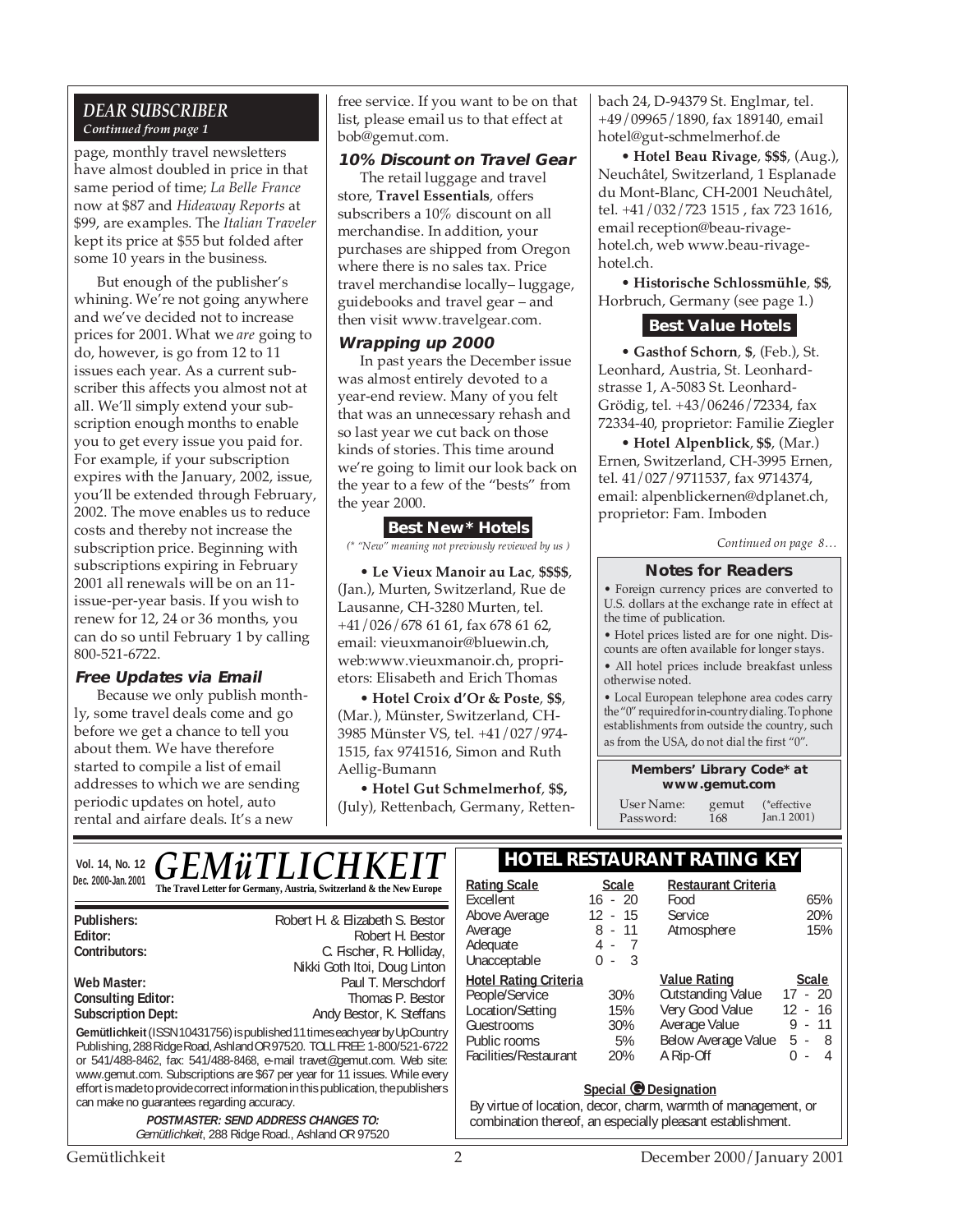#### *STYRIA Continued from page 1*

#### **The Basilica**

Louis I made a pilgrimage to Mariazell after a vision of Mary helped him defeat a Turkish army twice the size of his own. Henry of Moravia had a more personal problem—gout. In a dream he was visited by the Bohemian King Wenceslaus of Christmas song fame. The Good King told Henry he would be cured if he asked Mary for help. If she did then Henry was to promise to make a pilgrimage to Mariazell and build a church in her honor. Henry's gout was cured and, as promised, he departed for Mariazell. Unfortunately, he forgot to bring a map and got lost. Ever the Good King, Wenceslaus appeared again and showed him the way. Once in Mariazell, he donated money and plans for a basilica.

With the good word and gratitude of the Hungarian and Czech nobles, the reputation of Mariazell spread over the Danube region. Even today, one hears visitors speaking almost as much Hungarian, Polish, Czech or Slovak, as German. Some of the side chapels inside the church are especially revered by the former lands of Imperial Austria.

The most famous of these is the Laudislav chapel, not because of the saint, but because it once held the grave of Cardinal Joseph Mindszenty, a resolute anti-Nazi and anticommunist. The cardinal was the primate of Hungary from 1945 to 1975. He had the distinction of being imprisoned by the both the Nazis and the Communists, but was finally released during the Hungarian Revolution in 1956, after which he fled abroad. He lived in exile until his death in 1975 when, according to his wishes, he was buried here in this chapel, awaiting the day when "the red star of Moscow" no longer flew over his own country. In 1991, Mindszenty's body was transferred to its final resting place in the cathedral in Esztergom, Hungary.

The focal and spiritual center of the basilica remains the small lime-

### **Driving to Mariazell**

*V*isitors these days can still take the old pilgrimage routes on foot, though it takes a few days. Most modern pilgrims arrive by car, on a scenic, two-hour drive from Vienna. Better still, the trip can be stretched into a relaxed weekend or two-day trip, taking advantage of this lovely part Austria.

As with many good drives, there is as much to see and do en route, as there is at the destination. The centuries old pilgrimage route has been embellished with a number of religious sites and churches that make the drive a pleasure.

Leave Vienna on the A1 and drive to St. Pölten, the capital of Lower Austria. From there take the south exit and drive highway 20 to **Lilienfeld**, where a lovely  $13<sup>th</sup>$ century **Benedictine abbey** is set in a small valley along the meandering Traisen River. The abbey was founded by the Badenburgs, the royal predecessors to the Habsburgs. Especially attractive is the abbey's church, with its serene Gothic columns and plain white walls providing a muted frame for large, ornate altars made of gilded black marble.

To this point the scenery is not particularly interesting, but after Lilienfeld the countryside, and its history, starts to reveal itself. Here, the traveler begins to see some of the religious shrines that have cropped up. They range from simple columns with stone lanterns on top to small churches and chapels. The first is on the edge of Lilienfeld; a hill with ornate statuary detailing the stations of the cross. Just past Turnitz is a small **18th-century baroque chapel** near a sheltered relief carving and a monument with

wood statue of the Virgin Mary and Child that Monk Magnus brought almost a millennium ago. This modest icon is dressed in ornate clothing for all but two days in the year and is housed in an elaborate gold and silver chapel donated by Empress Maria Theresa, thanking Mary for blessing her and her husband with



seven fountains. The area is quite scenic: wooded slopes along the river valley rise up and begin to cradle the road before suddenly inclining steeply up to the town of Annaberg.

Perched on a mountain pass, Annaberg gets its name from its 13<sup>th</sup> century **copper-domed church** dedicated to the mother of Mary. The interior should be seen, especially the gilded Gothic altar, carved in the  $17<sup>th</sup>$  century. Also, there is a lovely view of the other side of the pass looking out to the 1893 meter-high **Ötscher**, the largest peak in the area.

After leaving Annaberg, the road continues through a number of small villages. The next pilgrim church is in **Joachimsberg**, to the left just off Highway 20. You will cross a small stream (you can sometimes see enormous trout sleeping in the clear water under the bridge) and up a steep narrow road to the top of a little hill. Here the tiny **wood-shingled church** sits amidst a cluster of small houses and across from a horse riding school. The church is not much more than an enclosed apse with a pointy spire but it has an attractive Baroque altar.

The village road will continue through town and back to the main road. The next stop is **Josephsberg**, with a church of similar size to the previous town, and then Sankt Sebastian, the final spot before Mariazell.

16 children (thereby making possible a vast number of wedding alliances).

The basilica itself is an attractive and somewhat eclectic building, with two onion-domed baroque towers respectfully flanking a commanding Gothic spire. Market stalls

*Continued on page 4…*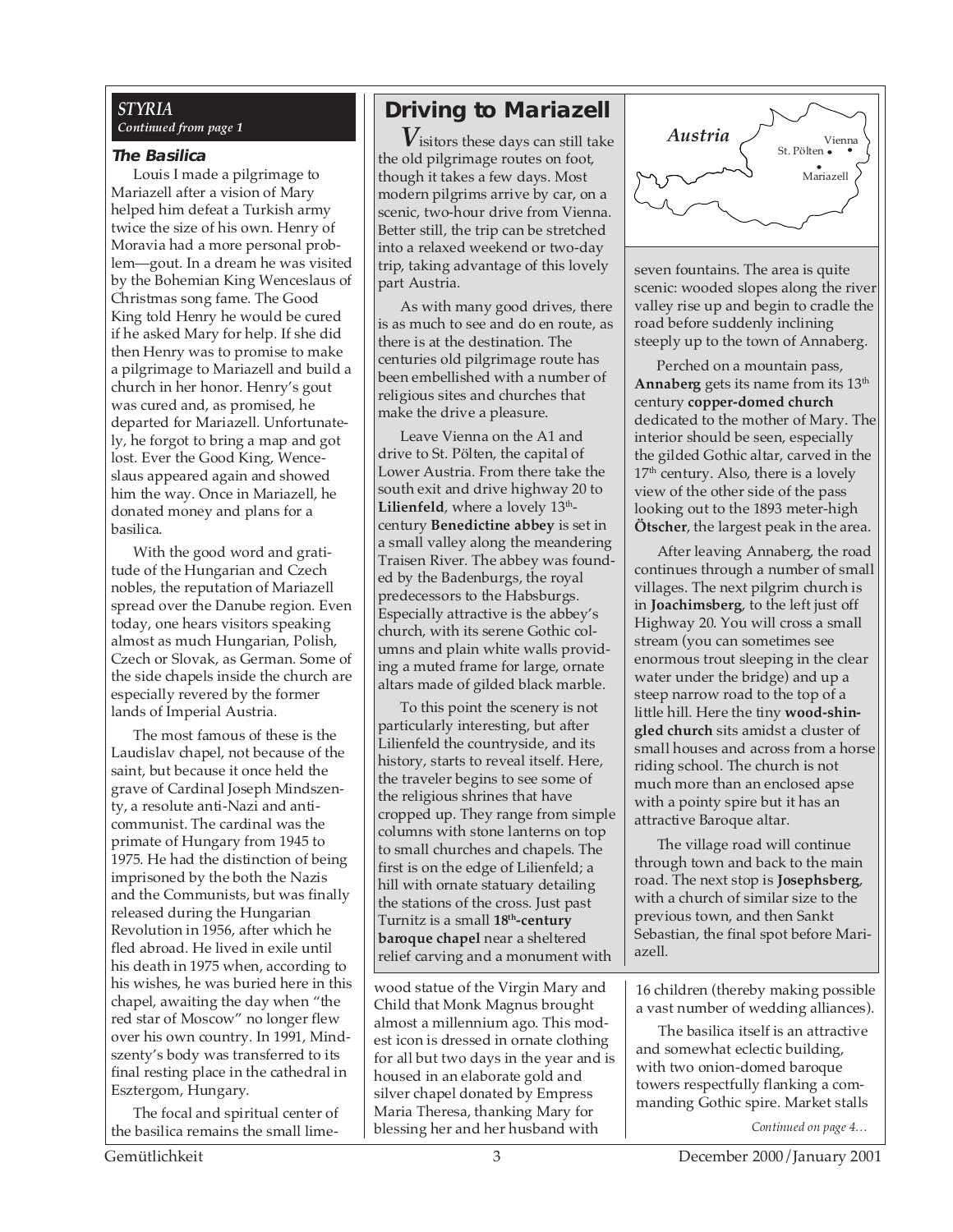#### *STYRIA Continued from page 3*

ring the exterior gates, hawking religious and tourist items—worthy descendants of their centuries-old predecessors.

#### **Other Attractions**

Besides the basilica, Mariazell is famous for its gingerbread, mead and an assortment of *Schnapps*. When the bees aren't making honey for the mead or gingerbread, they also make wax for candles and religious relief sculptures. The best-known company is Pirker, whose products can be purchased all over town, though the best place is their store in the Mariazellerhof on Grazer Strasse.

Pirker also has an attractive turnof-the-19th-century coffeehouse, which serves good food (from light snacks to large *Schnitzels*) and desserts. Original offerings include the beer mixed with mead. You can also watch—and smell—the gingerbread being made in the glass walled kitchen. It comes in an incredible assortment: cookies, cakes, heartshaped, dipped in chocolate, frosted — the list could go on and on.

#### **Accommodations**

Hotel Goldenes Kreuz Pilgrims and wayfaring strangers have a number of hotels to choose from, but friendly service and an historical atmosphere make this one of our two top choices in Mariazell.

**Daily Rates:** Singles 500-750 ATS (\$32-\$49), doubles 800-1300 ATS (\$52-\$85).

Contact Scherfler Family, Turnau 34, tel +43/03882/2309, fax 230966, email Scherfler@line.com **Rating:** QUALITY 12/20, VALUE 13/20

#### Brauhaus Mariazell

*Gemütlichkeit*'*s* first visit to the cozy **Brauhaus Mariazell** (formerly Zum Alten Brauhaus) — located just off the town square, no more than a couple of hundred yards from the church — was in 1986. Then we paid \$39 for our double room with bath and \$11 each for an excellent dinner of *Jägerrostbraten* (pan-fried beef), soup and dessert. The place is a

better bargain now than it was 14 years ago.

There are just three rooms but all have the necessary conveniences. The best of them is the "brewmaster's room" which rents for from 410 to 550 ATS (\$27-\$36) per person. The Girrer's offer a weekend package for this room which includes all meals, a tour of the little brewery and all the beer you can drink for 1985 ATS (\$129) per person.

The simple restaurant which specializes in hearty Styrian dishes attracts many locals and the madeon-the-premises beer is very good. Little English is spoken, but the Girrer family couldn't be more accommodating.

**Daily Rates:** Singles 410 to 550 ATS (\$27-\$36), doubles 820 to 1100 (\$54- \$72) per person **Contact:** Brauhaus Mariazell, Wienerstraße 5, A-8630 Mariazell, tel. +43/03882/2523, fax 2523 8.

**Rating:** QUALITY 12/20, VALUE 15/20

#### **Sustenance**

In addition to the **Brauhaus Mariazell**, a good place to eat is the **Golden Löwe** (Wienerstrasse 1). The **Goldene Krone** (Grazer Strasse 1) also has a good reputation for authentic Styrian cuisine. Recommended dishes include anything with pumpkin or the *Wurzelfleisch*  boiled pork with root vegetables and topped with shredded horseradish. For pastries and coffee, try **Mariazellerhof** (Grazer Strasse 10).

#### **Turnau**

As charming and historic as it is, there are a several good reasons for continuing your trip, as I did, beyond Mariazell to the small town of Turnau, about 22 miles south on highway 20. First, there is **Wirtshaus Steirereck***,* a country restaurant considered the best in Styria and a bargain to boot. Another reason might be to spend the night in one of several farmhouses that are part of a program called **Urlaub ins Bauerhof**, an association of Austrian farmhouse hotels. And, of course, there is the dramatic scenery along the way.

After Mariazell, highway 20 winds through a pleasant river valley before starting up a short climb and then cresting over the dramatic slopes of the Hochschwab mountain. Then it switches steeply downward until finally alighting on the Seegraben river valley, 200 meters below.

Wirtshaus Steirereck

Turnau is on a "yellow road" just east of highway 20 and Steirereck is located on a pretty wooded hill outside of town, in a village called Pogusch, though I didn't see any other buildings except the restaurant and a neighboring farmhouse. The restaurant itself is quite a sight: a cluster of traditional farm buildings joined together and surrounded by a rustic breakfast shed and a welter of barns housing chickens, goats, cows, and pigs.

However, the most distinctive characteristic of the Wirtshaus is hyper-reality. This is no rural restaurant hidden in a simple farmhouse. Instead, it is an ersatz farmhouse masking an energetic and slightly over-the-top gourmet restaurant. In many ways, it reminded of a Thomas Hart Benton painting: exaggerated rural elements that are part funhouse and part art.

Its success can be measured even from the parking lot; a sea of BMWs and Mercedes from all corners of Austria. An entranceway poster promotes the most dramatic way to arrive — in a rented helicopter from Bad Vöslau near Vienna.

Wirtshaus Steirereck was opened by the Reitbauers, the same family that owns Vienna's much-acclaimed **Restairamt Steirereck**. The country operation is more of a family affair, where the owners are seen organizing tables and seating guests. Another pleasant difference is that prices are half what one pays in Vienna, where a four-course menu is 980 ATS (\$64) vs. 480 ATS (\$31) here.

One of the first things a visitor notices is that the Wirtshaus seems to scatter its wine cellar throughout the dining rooms. Bottles line tables in every nook and cranny, and guests are encouraged to wander around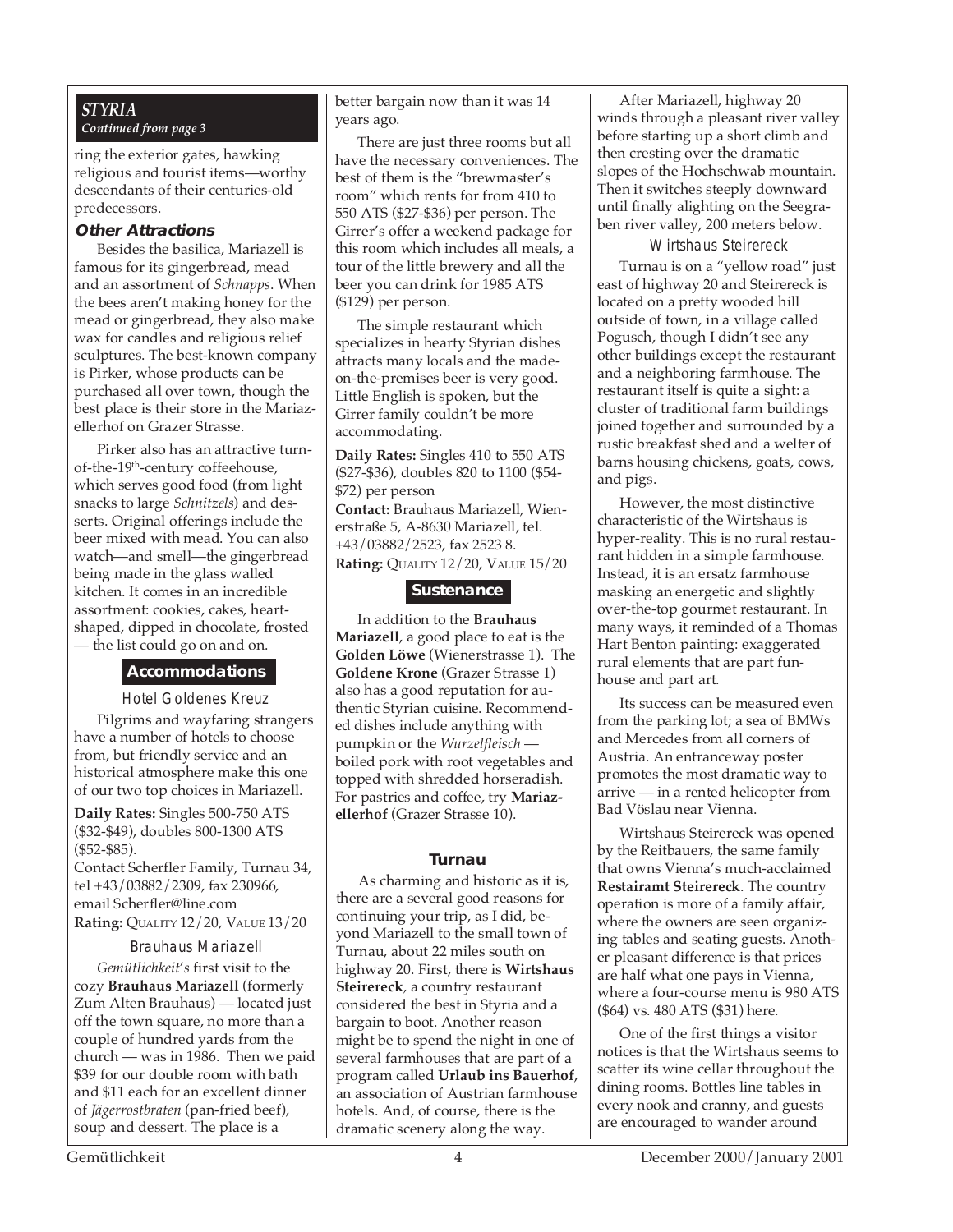and pick their own. The extensive selection encompasses the world, providing an interesting diversion whether or not you are waiting for your table. There is also a selection of eight open wines, four reds and four whites, served by the glass, and a small pamphlet listing an abundant selection of schnapps, complete with ratings.

For a starter, I chose the pumpkin ravioli with sautéed goose liver (148 ATS); pureed pumpkin drizzled over large, butterfly pasta as opposed to stuffed inside, with seared, slightly dry, goose liver arranged throughout. As one of the restaurant's signature dishes, it was a little disappointing, good but not great.

 A main course of rolled venison steaks in a reduction sauce laced with *Sanddorn* berries and a separate serving of gnocci (188 ATS), however, was very good, especially the tender, succulent inner part of the roll, which contrasted well with the mildly sour berries.

Dessert consisted of roasted pears filled with caramel sauce, spiked with a vanilla bean and served with a dollop of elderberry sorbet (78 ATS/\$5).

A second meal the following day, eaten at the spacious glass-covered bar, which provides a food-lovers vantage point from which one can see all of the creations coming from the kitchen, and even glimpses of the kitchen itself, was much more successful. Goose soup, served with a slice of crisp toast spread with pate and perched on three pear cubes, was a fine beginning. A main course of oxen steak with red and black peppercorns and caramelized onions on a bed of sliced pumpkin was elevated by the slightly sweet and utterly delicious reduction sauce.

Those not in the mood for a big dessert might instead choose a cappuccino which, according to the extremely talky menu, is made from the finest dark-roasted Arabica beans from India, Brazil and Indonesia.

Our bottom line on Steirereck is that it offers a charmingly relaxed food-lover's atmosphere, excellent

prices and food that is a little better than we first thought.

Wirtshaus Steirereck, Pogusch 21, on the road to St. Lorenzen, tel +43/ 03863/2000, fax 515151, email pogusch@steireck.at, open Thur.- Sun. 9 am-midnight.

**Rating:** QUALITY 14/20, VALUE 15/20

#### **Accommodations**

Pension Kirchleit'n This charming rural hotel is located on a little slope below a church. It consists of a cluster of small bungalows next to an attractive timbered building lined with balconies and sprays of geraniums. The best rooms are Number 2 and Number 12. The first is compact and traditional, shaped by the slope of the roof, and complete with a small balcony and kitchenette. Number 12 is referred to as the "romantic room," with a wooden canopied bed, sleek furnishings and modern luxuries such as a whirlpool bath and CD player.

**Daily Rates:** Singles 295-325 ATS (\$19-\$21) , doubles 590-650 ATS (\$38- \$42) with breakfast; the romantic room is 1300 ATS (\$85) for two. **Contact:** Pension Kirchleit'n, Knapp Family, Turnau 34, tel +43/03863/22 34, fax +43/03863/2001, email pens.kirchlietn\_knapp@lion.cc **Rating:** QUALITY 14/20, VALUE 14/20

#### Pichler-Hof

Located at the end of the quiet road that passes through the pastoral, prosaically-named valley of Thal (which means "valley" in German), this farmhouse offers two "romantic rooms" similar to those at the pension listed above, although the furnishings here were made by the owner's son, who is a carpenter.

Regular rooms are also nice, with balconies, parquet floors and sparkling baths — more like a three or four-star hotel than a rural farmhouse. There is also a barn full of animals, wonderful views (especially from the romantic rooms), a small museum of farm implements, and a playground for children. Book in advance as the 11 rooms are generally filled on weekends.

**Daily Rates:** Single 230-300 ATS, double 460-600 ATS with breakfast; the romantic room is 1000 ATS for two.

**Contact:** Pichler-Hof, Margarete and Willibald Rechberger, Thal 22, tel/ fax +43/03863/2394.

**Rating:** QUALITY 13/20, VALUE 16/20

#### Huber-Bauer

A good alternative if the Pichler-Hof is full.

**Daily Rates:** Single 220-300 ATS, 440-600 double ATS with breakfast. **Contact:** Johann and Silvia Illmaier, Thal 11, tel/fax +43/03863/2392 **Rating:** Quality 12/20, Value 14/20

For information on other farmhouse accommodations, contact: *Urlaub am Bauerhof*, Hamerlinggasse 3, A-8010 Graz, tel +43/0316/8050- 291, fax +43/0316/8050-30, email uab@lk-stmk.at, Web: www.tiscover.com/steiermarkbauernhofurlab.

#### **Notes on Turnau**

• With the opening of the restaurant, and the subsequent deluge of wealthy visitors, the town has gone to great lengths to give its wellheeled guests something to do while not eating. One popular activity is the Bründlweg, a circular 3.5 hour hiking trail that passes farmhouses selling home-made natural products such as schnapps, apple juice, and meats. Turnau also has a pretty church, on a hill overlooking town.

• Travelers from Turnau heading north on Highway 20 toward Mariazell may want to stop at the Dullwitz Seethal, a valley in the Hochswab, near Seewiesen. I had not felt like hiking with the ostentatious on the Bründlweg and had heard that this was a nice hiking valley at the foot of the range. The rocky peaks were lovely, especially after such a pleasurable meal. The trail is long enough to hike for a full day, but is rewarding enough from the beginning, so you can walk just as long as  $\mathbf{M}$ you want to.

### **www.gemut.com A website for travelers to Germanic Europe**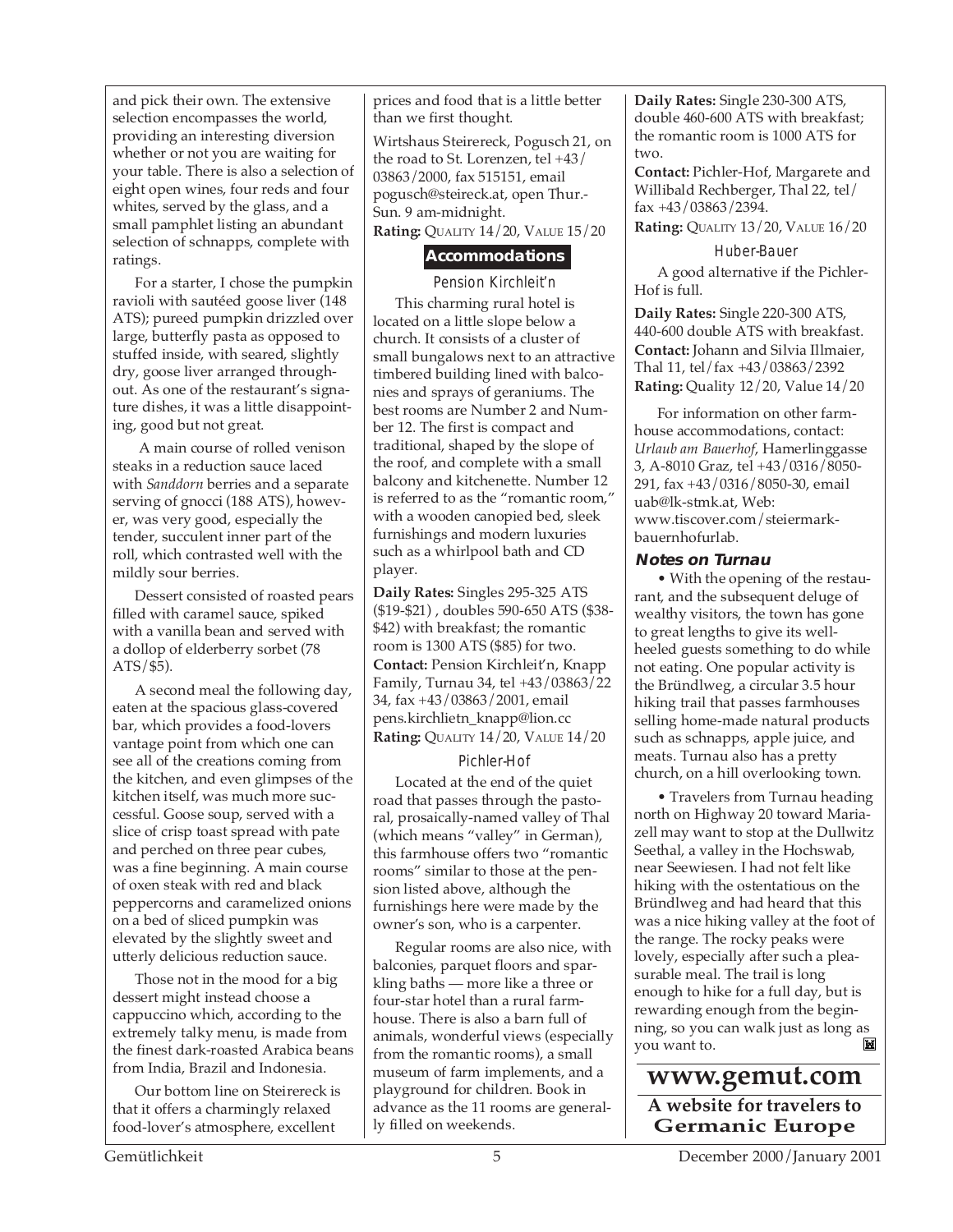#### *HÜNSRUCK HOTEL Continued from page 5*

present owners, Anne and Rüdiger Liller, took it over in 1973.

The hotel's 18 rooms, named for animals and birds, are all of different size and decor. With separate sitting areas, most could be put in the "junior" suite category and all are liberally endowed — one might even say cluttered — with antique furnishings, old books and *objet d'art.* Bathrooms, for the most part, are modern, well lit and spacious.

This is not a resort hotel, there is no pool, spa or exercise room, so about the only daytime activities are country walks, or reading in the garden or perhaps in the library by the fire.

Most guests will want to while away their days with drives along the Mosel and Rhine rivers or in exploring nearby such nearby attractions as Idar-Oberstein (about 20 miles), a city known for gems and precious stones and the old Roman town of Trier (about 38 miles away).

Evenings, however, are best spent dining at one of the several tables that are charmingly scattered over three levels of the house's main room.

The dining area's stone floors are strewn with oriental carpets and tables on the top two levels offer views of the mill wheel. There are heavy beams, whitewashed walls hung with cheery folk art, and mill gears for decoration. Covering the heavy wood tables are white cloths and country plaid napkins. On each is a small bucket of fresh flowers. The silverware is Christofle of France and at each table is an enchanting children's book written by Alex Liller, the owner's son, and illustrated by the woman whose art is displayed throughout the hotel.

As delightful as the decor is, the food is even better. On both nights of our stay we were first served three kinds of homemade bread with two spreads, one a light quenelle and the other made from pan drippings. All dishes were prepared with fresh, high-quality ingredients. Among the

best of them were gravlax with an unusual honey-mustard-dill sauce; calves liver dumplings on a bed of asparagus with an asparagus cream sauce; *Dinkelnudeln*, (noodles made from wheat whose grains do not thresh free of the chaff; known in the US as spelt); and best of all, a marvelous breast of corn-fed chicken with potatoes in mustard sauce.

Breakfasts were in a pleasant, sunny room and served both mornings by chef-owner Rüdiger Liller. It was June and there were luscious strawberries and melon.

On arrival — no reservation, just dropped in — only the son, Alex, was around. He offered a choice of rooms from which we chose Bussard and paid 220 DM (\$101).

This is the kind of place we love to find and tell you about: out of the way yet with easy, quick access to sights; beautiful, natural grounds; cozy, atmospheric public and guest rooms; great food; pleasant family ownership; and not too expensive. In fact our notes from that visit contain this enthusiastic challenge to readers: "Spend a night at the HSM, order the corn-fed breast of chicken, and if you don't think this single experience is worth the subscription price we'll give you your money back including the cost of the chicken dish."

 The two-day stay, including both dinners and breakfasts, but excluding beverages, cost 650 DM (\$298); in our view a bargain for accommodations and food of this quality.

The Michelin Red Guide lists this hotel under the town of Morbach, but if you're driving highway 50 southeast from Bernkastel Kues, you'll turn left (northeast) at E42. From there follow the signs to Horbruch, veering off to the right on to a smaller road just past Hochscheid. The hotel is just outside of town.

**Daily Rates:** Singles from 150 DM (\$69) , doubles 190 to 285 DM (\$88- \$132), suite 320 DM (\$148) **Contact:** Historische Schlossmühle, D-55483 Horbruch, tel. + 49/06543/ 40 41, fax 31 78, email: info@historische-schlossmuehle.de. **Rating**: QUALITY 16/20, VALUE 16/20

## **Readers' Forum**

#### **East Germany Recommendations**

My wife and I recently returned from a two-week excursion through the eastern regions of Germany. Especially enchanting were the areas in the Zittauer Gebirge along the Polish/Czech border, and the Erzgebirge, further to the west along the Czech border.

 We stayed in the **Hotel Riedel** in Zittau (double room 86 DM/\$40 , +49/03583/6860, fax 68 61 00). It was very clean and comfortable, with a helpful staff and delicious breakfast buffet included in the price. From Zittau, you can easily take day-trips to the towns and sites in this region. Görlitz, with its medieval town center, is well worth visiting and everyone we met was extremely friendly and helpful.

An experience worth undertaking while in Zittau, is riding the Bimmelbahn which is run by the Sächsisch-Oberlausitzer Eisenbahngesellschaft mbH. It consisted of several old steam locomotives with wooden rail cars built in the late 1800s. The trains depart from Zittau and run through the Zittauer Gebirge to the Kurorts of Jonsdorf and Oybin on a published schedule, with an all day ticket costing only 12 DM (\$6). Those who are familiar with large scale LGB model trains, would easily recognize the restored, full-scale locomotives and passenger cars that were used.

Another charming corner of Sachsen is the Erzgebirge, located about an hour south of Dresden. One interesting attraction is the little village of Seiffen, where the handmade wooden Christmas ornaments, Raucher Männer and Knussknacker figures are manufactured. The intricate lathing process from which various shapes and figures are cut can be viewed first-hand.

A very convenient location in this area from which to branch out, is Ansprung, a little town located just south of Olbernhau. We found a room at the **Pension Schalling** (50 DM/\$23 per person with breakfast, tel. +49/037363/4009). The rooms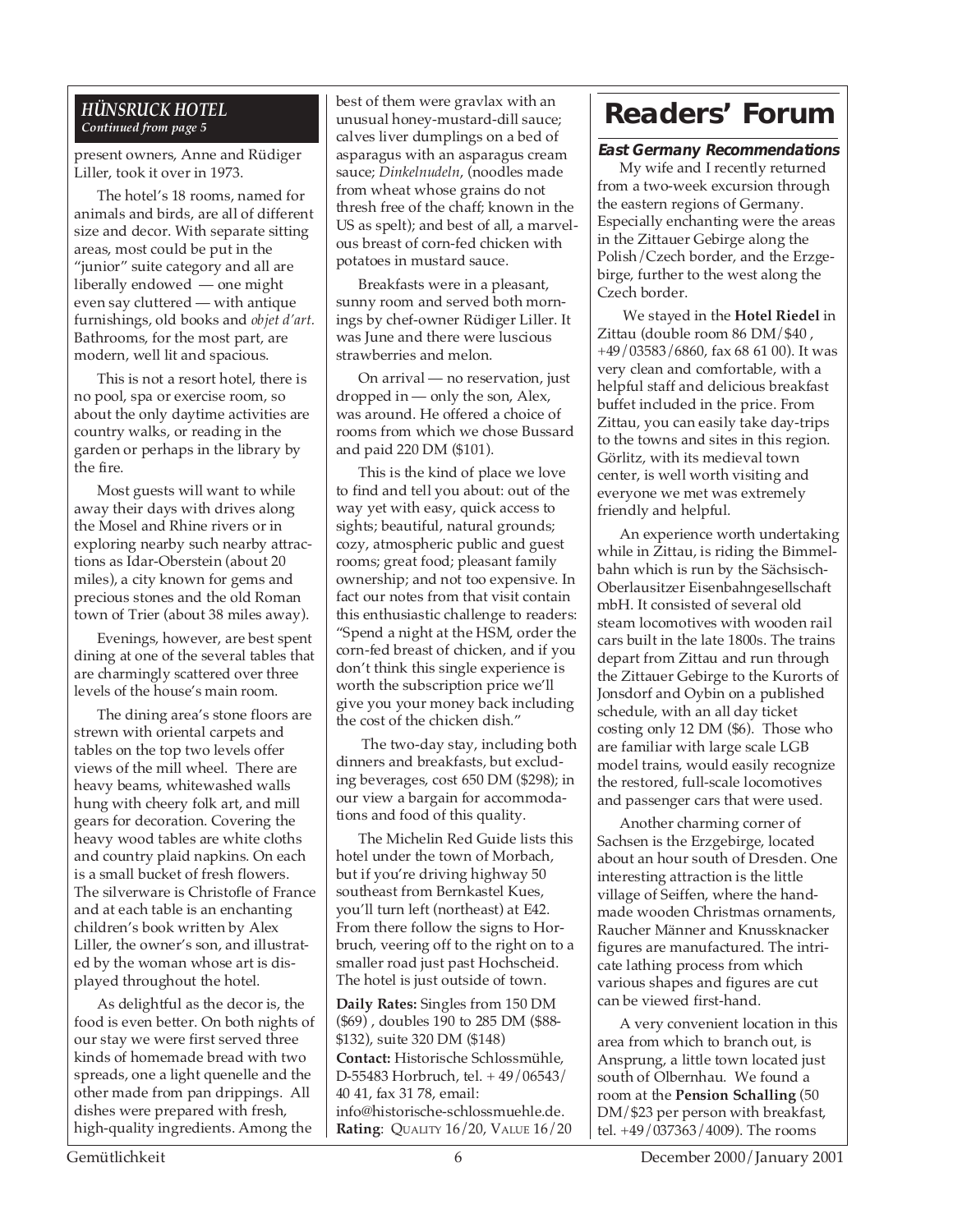were as nice as any hotel we stayed in during our trip. In addition the pension has an eating room and little kitchen for use by guests who wish to do their own cooking. Herr and Frau Schalling were extremely gracious hosts and their pride in ensuring guests were comfortable was evident in the meticulously clean facility and scrumptious breakfast served each morning. During our stay, they encouraged us to attend the local German Reunification celebration that was held at a nearby horse ranch.

The Schallings are planning an expansion to their current facility to increase the number of available rooms, and hope to soon be listed on the Internet.

> STEVE & MARY ANNE MEDAGLIA WOODBRIDGE VA

#### **Munich Hotel**

May I tell you about a great little hotel where we have just spent a week in Munich for the Christmas markets? **Hotel Acanthus** (An der Hauptfeuerwache 14, D- 80331 München, tel. 011/089 / 23 18 80, fax 2 60 73 64) is just one block east of the Sendlinger Tor station and therefore within easy walking distance of the Marienplatz, the Victualienmarkt, the train station, etc.

We first found it in Karen Brown's book and looked up their website and made our reservations directly with the hotel. Our double rooms (there were 4 couples of us) came to l95 DM/day which at the present exchange rate is about \$90/ day. A huge breakfast buffet is included in this price. The rooms are larger than average, have nice bathrooms with tub and shower with a shower curtain!

Their email address is acanthus@t-online.de. The website has all their information as well as pictures of the rooms: www.acanthushotel.de

All eight of us thoroughly enjoyed our stay there. I don't think

they need any publicity, but your readers might like to know about it. CHARLOTTE SPRAWLS

DECATUR GA

#### **Austria's Achensee**

Peg and I have driven by Achensee (Austria's largest lake within her borders) several times. We thought, how beautiful; this clear lake meshing with the mountains. So on our last trip we stayed there one night to "scout" the area for futures stays. We are now planning the next trip that will include a longer stay.

Achensee is a winter and summer resort with off seasons between the peak seasons. A lake cruise boat covers the entire 14 miles of shoreline with six port calls in two hours.

It is approximately 90 minutes south of Munich and about 45 minutes to an hour northeast of Innsbruck — turn north at Jenbach. From Jenbach a steam locomotive train is available to the shore of Achensee. Accessible also by car.

There are several villages with lodgings on the lake. We selected **Einwaller Hotel** (3 -star) in Pertisau (A-6213 Pertisau Tirol, tel. +43/ 05243/5366, fax 6246, email: einwaller@tirol.netwing.at). The Einwaller is outstanding and right on the lake. We had a fully equipped apartment with balcony overlooking the lake, breakfast and four course dinner for AS 1200 (about \$78) — off season. The Achensee web page www.achensee.at — is very detailed and easy to search for accommodations from farms to five-star hotels.

It is necessary to maximize your computer screen to find the English version button top right.

> ERSKINE HAVENS HENDERSONVILLE TN

#### **Hotel Petrisberg Correction**

September's *Dear Subscriber* column quotes rates for a number of hotel room accommodations at this time of favorable exchange rates.

You state that "the top double room at the **Hotel Petrisberg** is 150 DM." I recently corresponded with Mr. Pantenburg there regarding the booking of three double rooms for next year. He confirmed same at 175 DM per room and enclosed a rate sheet, effective June 1, 1999, indicating the price of a double room ranging from 160 to 190 DM.

You may wish to amend this in a later issue or be kind enough to let me know if subscribers are, indeed, eligible for the lower rate.

> H. MARTIN EMS SAN FRANCISCO CA

## **Inside Travel**

■ **Brandenburg Gate out for the season** Don't expect to get your picture taken in front of Berlin's Brandenburg Gate this year. The famed symbol of the country's unity is undergoing a 16-month, \$4.39 million laser cleanup. During the restoration the monument will be draped

with a full-scale image of itself. This is not the first time the gate has gone into hiding. In 1990-91 the gate was scaffolded during an unsuccessful attempt to clean it using traditional chemical methods. During 1961-1989 the Brandenburg Gate remained in view but in "no-man's land" inaccessible from either East or West Berlin.

■ Three hotels under one roof Zürich's trendy West End is fast becoming the city's "in" district.

Recently opened there is a 457 room, three-hotel complex under one roof. The hotels are **Etaphotel** (1-star), **Ibis** (2-star) and **Novotel**

*Continued on page 8…*

#### **Key Websites for the Traveler to Germany, Austria & Switzerland**

**• www.gemut.com** Gateway site for travelers to Germanic Europe, including car rental, rail passes, hotel bookings, traveler feedback, free travel advice and past issues (\$4 per month fee for access to 8 years of back issues).

**• www.michelin-travel.com** The Michelin database of hotels and restaurants plus great interactive trip planning tools.

**• www.mapblast.com** Map and automobile trip planning. Locates routes and distances.

**• bahn.hafas.de/bin/query.exe/en** German rail. Train schedules throughout Europe, not just Germany.

**• www.sbb.ch/index\_e.htm** Swiss and European rail schedules.

**• www.switzerlandtourism.com** Website

of Switzerland's national tourist authority.

**• www.germany-tourism.de** Germany's national tourist authority.

**• www.anto.com** Austria's national tourist authority. authority.

Gemütlichkeit 7 December 2000/January 2001